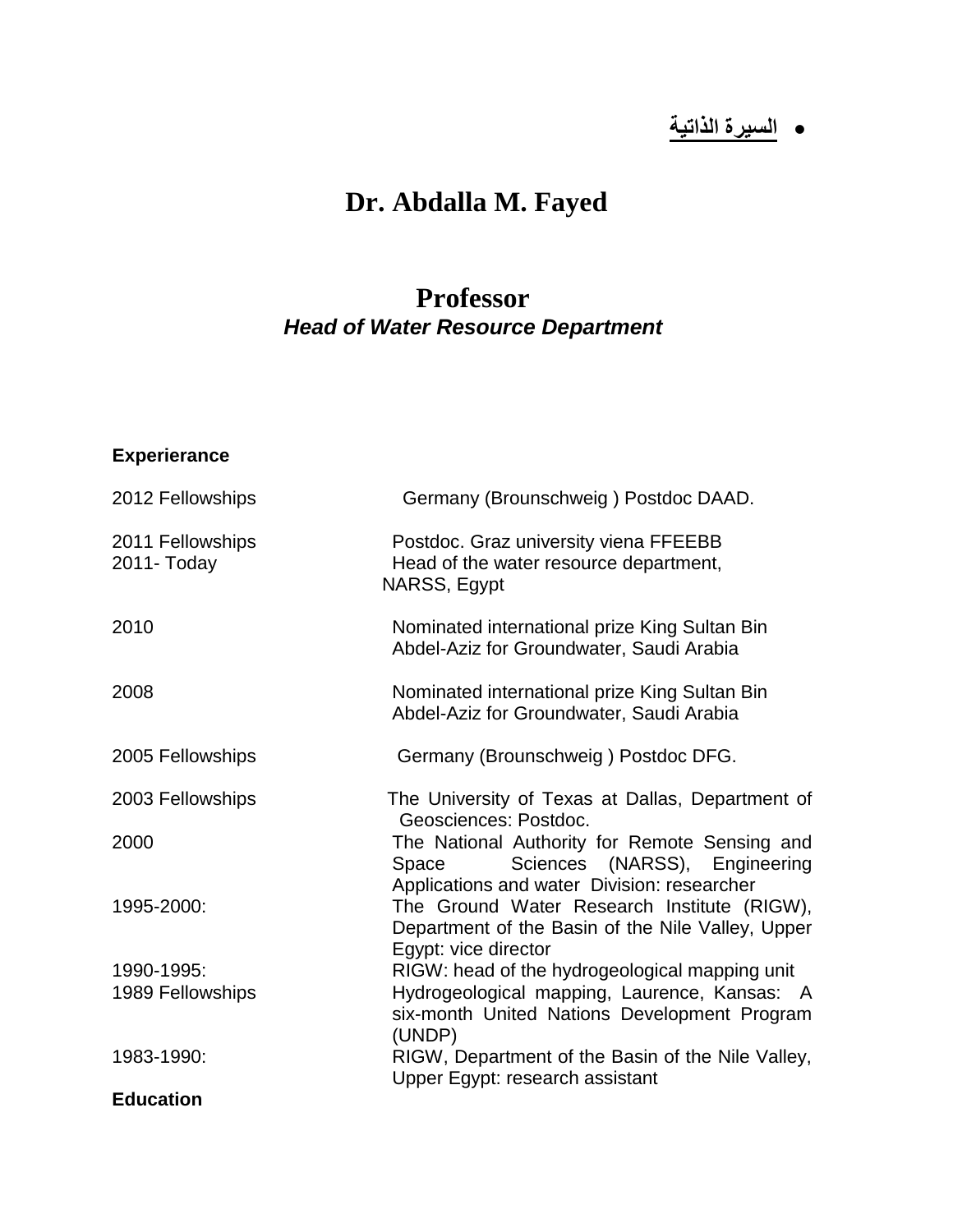| 1994: | Ph.D., Hydrogeology, Al-Azhar University, Cairo, Egypt |
|-------|--------------------------------------------------------|
| 1991: | M.Sc., Hydrogeology, Al-Azhar University, Cairo, Egypt |
| 1982: | B.Sc., Geology, Minufiya University, Egypt             |
|       | Accumulative grade 83.4% (Very Good)                   |

#### **Workshops**

| 2001: | Geographical Information Systems, Netherlands |
|-------|-----------------------------------------------|
| 1990: | Geology and hydrology, Netherlands            |

#### **Projects and technical reports**

- Defined the ground water Aquifer system in Northeast Africa Egypt: A Joint project between RIGW and UNDP
- Determined the evaporation rate in Qattara depression, Egypt: Supported by the Dutch IWACO and the RIGW
- Carried out a hydrogeological map of Egypt, scale 1: 2000.000: A Joint project between RIGW and UNDP
- Created a regional hydrogeological map of Egypt: Supported by RIGW and the Academy of Scientific Research (Egypt)
- Created a detailed hydrogeological map for North Egypt (scale 1:100.000): Supported by RIGW and IWACO (Netherlands)
- Carried out a hydrogeological map of Upper Egypt, scale 1: 100.000: A Joint project between RIGW and UNDP
- Completed hydrological mapping and technical reports of the following areas of Egypt: Bani Suif, Magaga, Malawi, El-Minya, Assiut, Manfalut, Sohag, Tahta, Gerga, Qena, Luxor, Esna, and Kom ombo

#### **Membership in Scientific Societies**

- Egyptian Geological Society
- Egyptian Geophysical Society
- Egyptian Society for Groundwater
- Egyptian Scientific Syndicate
- EUG Society

#### **Published Papers:**

1. Mohammed El Bastawesy, **Abdallah Faid** and El Sayed El Gammal (2012). The Quaternary development of tributary channels to the Nile River at Kom Ombo area, Eastern Desert of Egypt, and their implication for groundwater resources. Hydrol. Process. 24, 1856–1865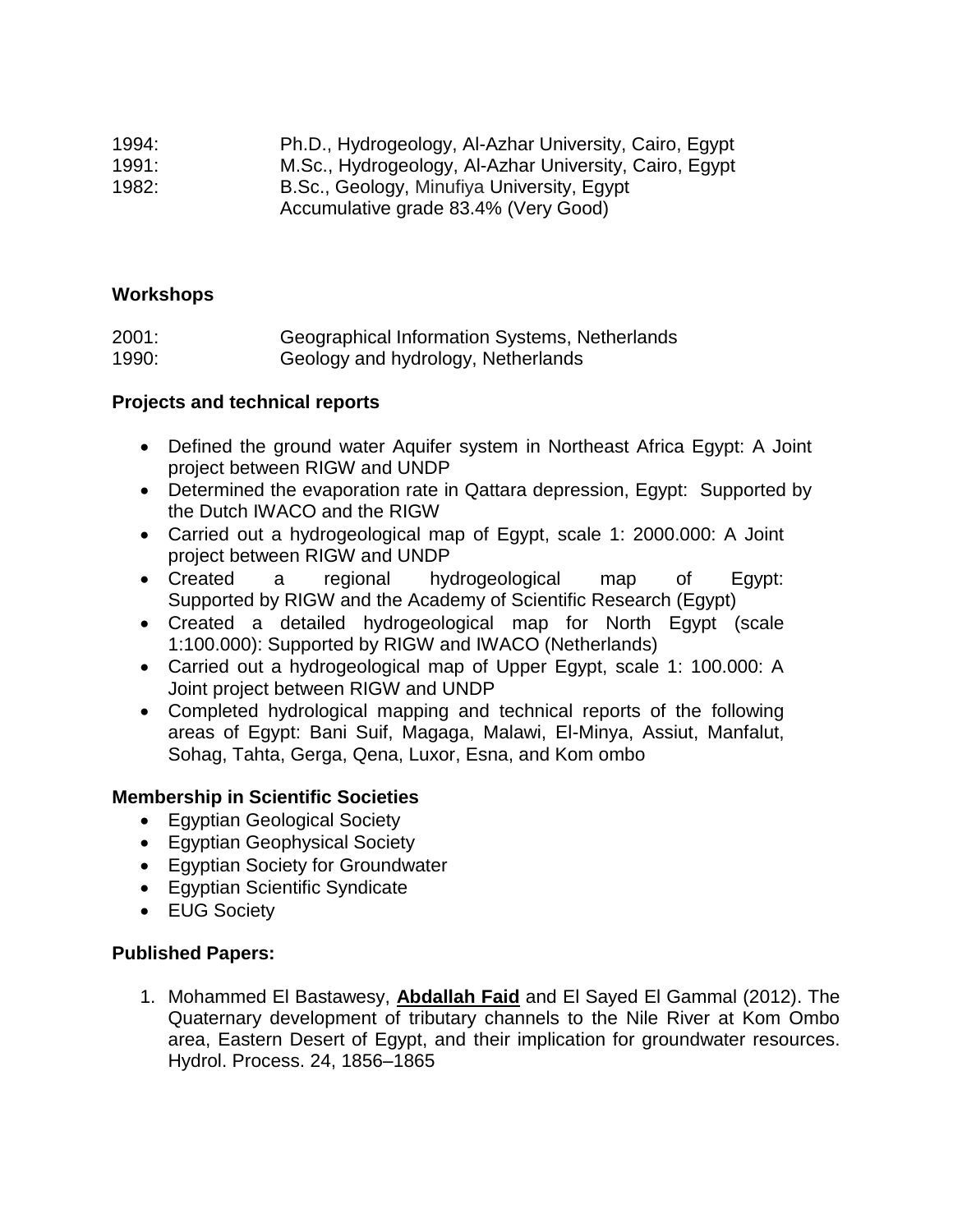- 2. Abdulzaiz, M., Hurtado, Jr, and **Faid, M. A.** (2012). Hydrogeological Characterization at Gold Valley, an Investigation of Precipitation in an Intermountain Basin in the Death Valley region, California, USA. Hydrogeology Journal (2012) 20: 701-718
- 3. **Abdalla M. Faid** and Abdulaziz, M. Abdulaziz (2012). Monitoring Land-Use Change- associated Land Development Using Multiemporal Landsat Data and Geoinformatics in Kom Ombo Area, South Egypt. (2012) International Journal of Remote Sensing. Vol. 33 No. 22
- 4. Mohammed El Bastawesy Rafat Ramadan Ali Khalid Al Harbi, **Abdallah Faid** (2012). Impact of the geomorphology and soil management on the development of waterlogging in closed drainage basins of Egypt and Saudi Arabia. Environ Earth Sci (2012)
- 5. Ismail Esam, **Faid Abdalla** and Niesner Erich (2012). Land Use and Land Cover Changes of West Tahta Region, Sohag Governorate, Upper Egypt. Journal of Geographic Information System, 2012, 4, 483-493
- 6. Ismail Esam, **Faid Abdalla**, Niesner Mauritsch Hermann (2012). Comparison of the Groundwater Quality in the West Tahta Area, Upper Egypt in 1989 and 2011. Journal of Environmental Protection, 2012, 3, 1442-1457
- 7. Aggour Tarek and **Faid Abdalla** (2013). Hydrogeological Studies on Heliopolis Basin, East Delta, Egypt. Accepted by Journal of Water Resource and Protection (JWARP) (Accepted)
- 8. Hamdy Ismail El-Sayed Hassanein, **AbdAlla M. Faid,** Adel ZeinBishta and Eslam Ahmed Wajih El- Awady (2013). Integration of Geologic, Geophysical and Remote Sensing Studies for the water resources of Nile Valley, Isna, Egypt (Accepted)
- 9. Ali, A.M.A., El-Kholy, K.S. and **Faid, A.M. E.** (2012).Groundwater Resources Management of Quaternary Aquifer North Ismailia Canal Using Three Dimensional GIS- based groundwater flow modeling, East Nile Delta. Engineering Research Journal Vol. 134. (2012).
- 10.Elbeih, S.F., **Fayed, A.M**., Zaghloul, E.A., Fekri, A.M. and Mekhael, N.N. (2009). Ain Shams Journal of Civil Engineering. Vol. 1, pp. 345-353
- 11.Zeid, S.A., and **Faid, A.** (2012). Geoelectrical Resistivity Measurements for Groundwater Exploration on West Maghagha Area, Western Part of Nile Valley, Minia Governorate , Egypt. Al- Azhar University journal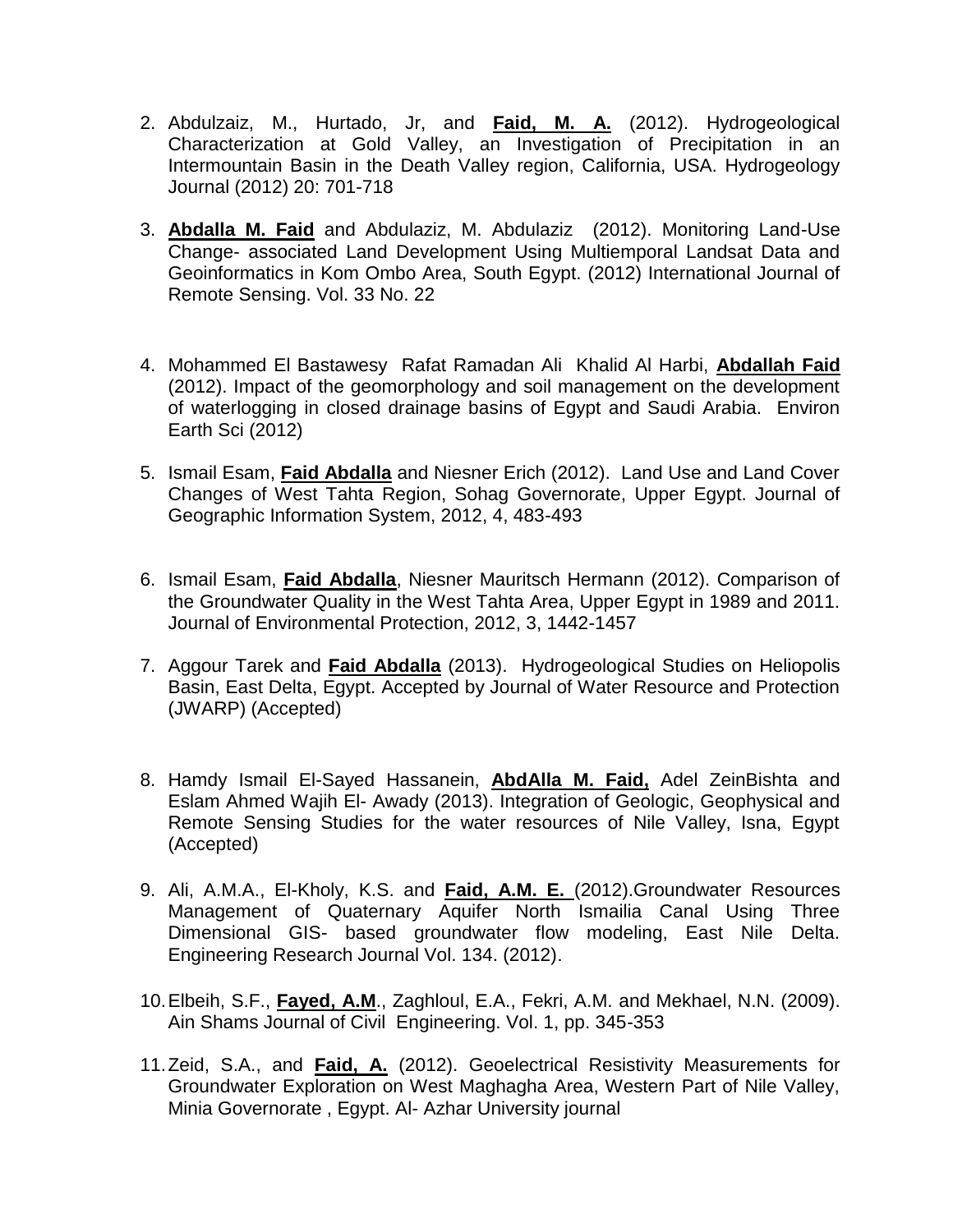- **12.Tom, B., Faid, A. (2006**). Pathline-Calibrate Groundwater Flow of Models Nile Valley Aquifers, Esna, Upper Egypt. Journal of Hydrology Volume 324: Issues 1- 4 15 June 2006 Pages 195 – 209.
- 13.**Faid, A.,** Hassen, A. **(2005).** Environmental Aspects for Groundwater Systems in Nile Delta, Egypt. Zbl, 2005 Heft 31-49 Stuttgart, Februar 2005Geol. Palaont. Teil
- 14.**Faid, A.,** Sohair, M. **(2005).** Management of Groundwater Reservoir in Southern Western Delta Using Modeling and Remote Sensing Techniques. ENGNG.RES.JOUR, VOL.101.PP .C70 OCTOBER 2005. HELWAN UNIVERSITY. FACULTY OF ENGNG, MATARIA CAIRO.
- 15.**Faid, A.,** Emly, H. **(2003).** The Effect of Land Cover and Land use Groundwater Resources in Southern Egypt, Luxor Area: Remote Sensing and Field Studies. Egypt. J. Remote Sensing & Space Sci., v, 6, pp. 91-106 (2003)
- 16.**Faid, A. (2003).** Integrate of Geoelectrical data to Identify Aquifers and Paleo-Channel in Esan Area Upper Egypt. Sci. J. Fac., Sci., Minufiya Univ., Vol. XVII (2003: 89-118).
- **17.Faid, A.,** Hassen, S. **(2002).** Delineation of the Quaternary Aquifer in A part of the Nile Valley Using Electrical Sounding. Al-Azhar Bull. Sci. Vol. 13, No.2 (Dec): pp. 127-138, 2002.
- 18.**Faid, A. (2002).** Contamination of Groundwater in the Vicinity of Tripoly City. AI-Azhar Bull. Sci. Vol, 13, No.1 (June): pp. 47-58, 2002
- 19.**Faid, A.,** Salah, H., **(2006).** Geo-electrical Resistivity Survey to Delineate the Aquifer Setting of Wadi El-Farigh Area South-West of Nile Delta, Egypt. Egypt, Soc., Appl. Petroph.
- 20.**Faid, A.,** Naser, A. **(2003).** Surface and Subsurface Factors controlling groundwater Recharger in Kom Ombo, Nile Valley. Proceed. 13<sup>th</sup> Symp. Phaner. Develop. Egypt. Pp 61-77, January 2003.
- 21.**Faid, A.M.,** Abdelsalam M. G., Hinz, E.A., and Montgomery, H. **(2003).** The effect of landuse/landcover on groundwater resources in southern Egypt (Luxor area): Remote sensing and field studies J. African Earth Sci. (Submitted)
- 22.**Faid, A.M.,** Abdalmajid S. **(2002).** Interpretation of geoelectric data to identify aquifers in Almenia, Upper Egypt